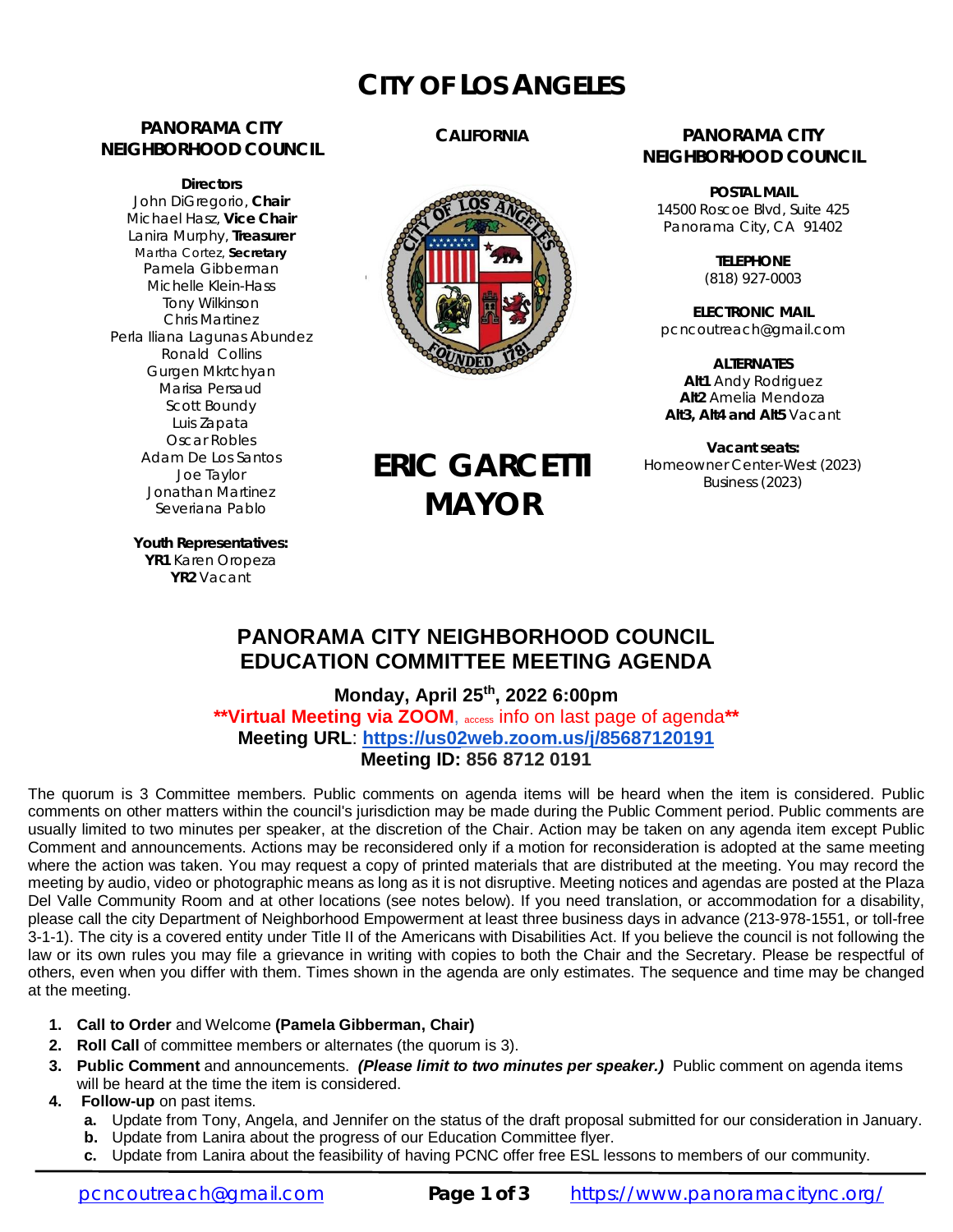# **Panorama City Neighborhood Council Education Committee Meeting Agenda 4-25-22**

- **d. Discussion and possible action** on reactivating the Safe Routes to School Program.
- **5. Discussion and possible action** on setting up a meeting with students and government representatives.
- **6. Discussion and possible action** on recommending that the PCNC Board support granting a NPG of \$2000 to Noble Ave. EEC to complete adding planters with flowers around their fence to beautify the schoolyard and provide educational opportunities for their students. The NPG will be attached to the agenda.
- **7. Discussion and possible action** on recommending that the PCNC Board support granting a NPG of \$5000 to Parents, Educators/Teachers & Students in Action for tutoring, mentoring, counseling, and providing workshops for PC youth. The NPG will be attached to the agenda.
- **8. Discussion and possible action** on ensuring that DONE provides translation of required trainings for any NC member who needs it.
- **9. Discussion and possible action** on how to deal with the problems being caused by the smoke shop across from Vista MS.
- **10. Discussion** about items for the next meeting on **Monday, May 23, 2022.**
- **11. Public Comment** and announcements. *(Please limit to two minutes per speaker.)*
- **12. Adjournment**

**Council Process:** The council gained its official city role upon certification by the Board of Neighborhood Commissioners on March 15, 2007. Everyone who lives, works or owns real property within the boundaries of the Panorama City Neighborhood Council, or who declares a Community Interest in the area and the basis for it, is a "stakeholder". All stakeholders are members of the Council. Stakeholders elect a Board of Directors to represent them. This Board is recognized as the decision-making entity by the City of Los Angeles. The current Board was elected on April 2, 2016. While the Board is the official decision-making entity, meetings are conducted as much as possible in a town hall spirit. Committees are open to anyone with an interest in Panorama City. Panorama City's neighborhood council is much more than its Board, and it depends on public participation for its success.

**Posting Sites:** California's open meetings law, the Ralph M. Brown Act, requires that meeting notices be physically posted at a regular location 72 hours in advance for regular meetings and 24 hours in advance for special meetings. The location must be accessible to the public seven days a week, 24 hours a day. That location is the outside steel doors of the Plaza Del Valle Community Room, Building G, 8700 Van Nuys Blvd, Panorama City, CA 91402. This council is also required to follow the City of Los Angeles posting policy for Neighborhood Councils. That policy additionally requires that councils post agendas through the city's Early Notification System (ENS), post the agendas on the council's website (if one exists), and make an effort to send agendas by electronic mail (if such a list exists). This council posts agendas on its website, panoramacitync.org. This council uses the city's ENS mailing list as its agenda email list. You may sign up for the ENS agenda system at: <http://lacity.org/government/Subscriptions/NeighborhoodCouncils/index.htm.>

In addition to the Plaza Del Valle posting location, this council MAY post agendas at other locations within Panorama City. These may include: (1) Panorama City Branch Library, 14345 Roscoe Blvd; (2) Panorama Recreation Center, 8600 Hazeltine Avenue; (3) Sepulveda Recreation Center, 8801 Kester Avenue; and (4) Casa Esperanza, 14705 Blythe Street.

In addition to the ENS agenda list, this council MAY include agendas in its occasional informational emails. You can subscribe to the council's informational email list by sending your request to ['info@panoramacitync.org'.](mailto:) You can also sign up on the council's website. In order to respect our stakeholders' inboxes, messages to the informational email list will be sent at most once or twice a month. *The only way to assure that you will receive emailed agendas is through the ENS list.* 

**Interpretation for Meetings:** If you need an interpreter for any Panorama City Neighborhood Council General or Committee Meeting, please notify the Board Chair at [johndpcnc@gmail.com](mailto:johndpcnc@gmail.com) a minimum of **48 hours** prior to the meeting to ensure coverage. Please indicate the language(s) you need interpretation for and the date of the meeting.

**Americans with Disabilities Act (ADA):** As a covered entity under Title II of the Americans with Disabilities Act, the City of Los Angeles does not discriminate on the basis of disability and upon request, will provide reasonable accommodation to ensure equal access to its programs, services, and activities. Sign language interpreters, assistive listening devices, or other auxiliary aids and/or services may be provided upon request. To ensure availability of services, please make your request at least 5 business days prior to the meeting you wish to attend by contacting the city's Department of Neighborhood Empowerment (213-978-1551).

**Agenda-related written materials:** The council may occasionally prepare supplementary information to the agenda ("agenda packets"). When this is done, the agenda packets are normally made available both to Board or committee members and to the public at the start of the posted meeting. In compliance with Government Code section 54957.5, non-exempt writings that are distributed to a majority or all of the Board or committee *in advance of a meeting* may be viewed by appointment at the Panorama City Neighborhood Council office, 14500 Roscoe Blvd, Suite 400, Panorama City, CA 91401, (818-714-2133) during normal business hours, or at the scheduled meeting. In addition, if you would like a copy of any record related to an item on the agenda, please contact Cheryl Compton, PCNC - Secretary, 14500 Roscoe Blvd, Suite 400, Panorama City, CA 91402 [\(ComptonPCNC@gmail.org\).](mailto:(ComptonPCNC@gmail.org).) 

**PUBLIC ACCESS OF RECORDS** – In compliance with Government Code section 54957.5, non-exempt writings that are distributed to a majority or all of the board in advance of a meeting may be viewed at [the Panorama City Neighborhood Council no longer maintains a physical office] and at our website: panoramacitync.org or at the scheduled meeting. In addition, if you would like a copy of any record related to an item on the agenda, please contact John DiGregorio at [no phone available] or email: [johndPCNC@gmail.com](mailto:johndPCNC@gmail.com)